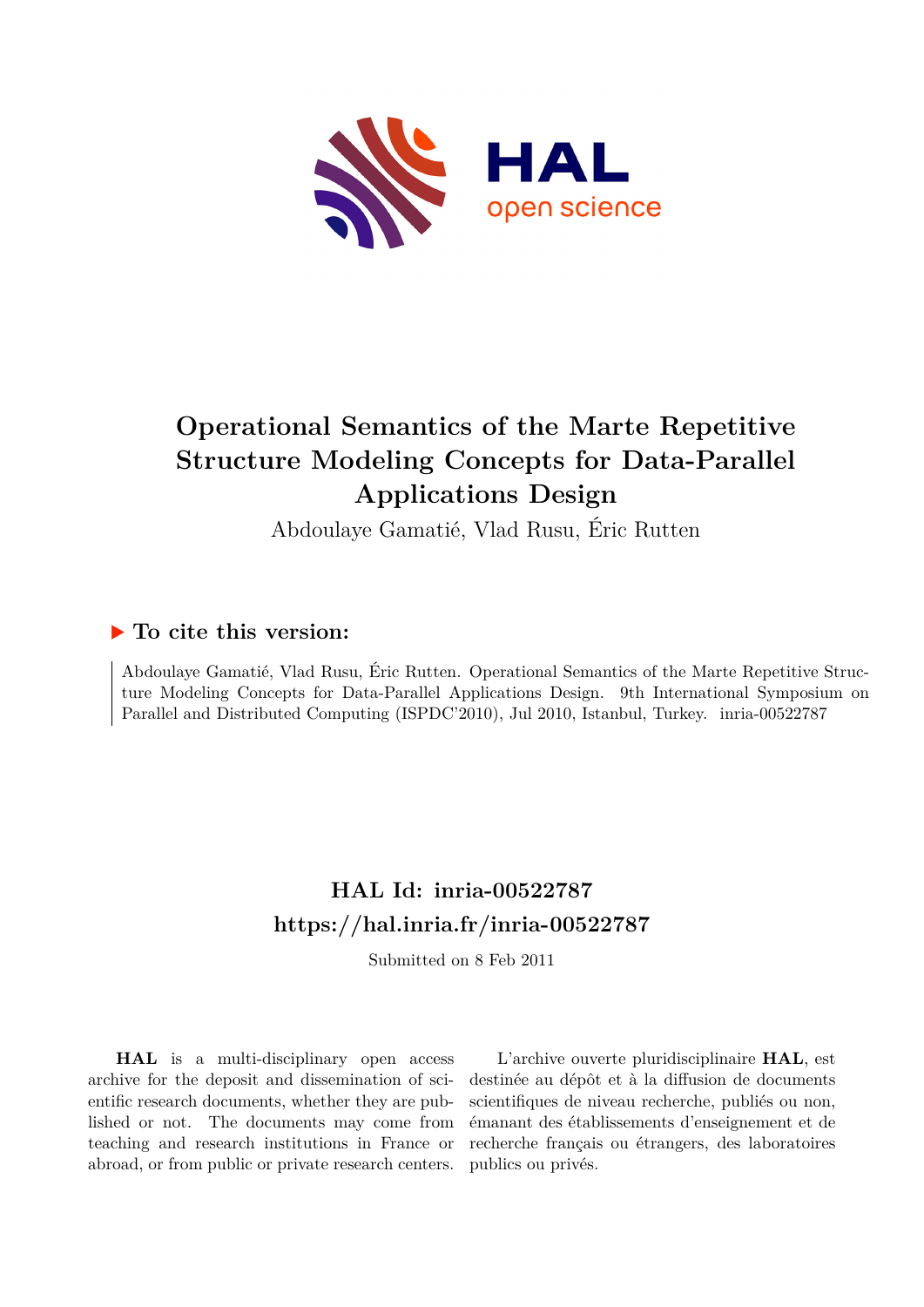### Operational Semantics of the Marte Repetitive Structure Modeling Concepts for Data-Parallel Applications Design

Abdoulaye Gamatié *CNRS/LIFL, INRIA LNE Villeneuve d'Ascq, France abdoulaye.gamatie@lifl.fr*

Vlad Rusu *INRIA Rennes - Bretagne Atlantique Rennes, France vlad.rusu@inria.fr*

Éric Rutten *INRIA Grenoble - Rhône Alpes Saint Ismier, France eric.rutten@inria.fr*

*Abstract*—This paper presents an operational semantics of the repetitive model of computation, which is the basis for the repetitive structure modeling (RSM) package defined in the standard UML Marte profile. It also deals with the semantics of an RSM extension for control-oriented design. The goal of this semantics is to serve as a formal support for *i)* reasoning about the behavioral properties of models specified in Marte with RSM, and *ii)* defining correct-by-construction model transformations for the production of executable code in a model-driven engineering framework.

*Keywords*-Marte Repetitive Structure Modeling, dataparallelism, operational semantics, correctness

#### I. INTRODUCTION

Modern embedded systems are increasingly complex and sophisticated. An example of domain concerned by this observation is consumer electronics, which includes cellular phones, audio equipments, high-definition televisions, digital cameras, etc. The designers of these systems must particularly face several challenges about the way to overcome the design complexity and to produce high-quality products, while reducing the overall development cost and time-tomarket. Model-based design approaches have been strongly promoted as useful solutions to address these challenges. They propose the necessary notions and concepts enabling one to capture the relevant information about systems, according to the problem to address. Since models are often executable and verifiable, they are an interesting costless support for both behavioral simulation and property analysis before the production of the actual system.

#### *A. High-level modeling*

The general purpose modeling language UML is very popular in both industry and academia thanks to its attractive graphical representation. However, because of its generality, UML has to be often refined via the notion of *profile* in order to make it precise enough to address domain-specific problems. Roughly speaking, a profile is a set of stereotypes that specialize UML concepts. There are currently several profiles such as SysML [1] for system design in general, or UML SPT [2], UML-RT [3] and Embedded UML [4] for embedded system design in particular. Among these profiles, only the former two have been standardized by the Object Management Group (OMG). SysML is a general-purpose modeling language for system design, while UML SPT is dedicated to the modeling of time, schedulability, and performance-related aspects of real-time systems. The UML-RT profile targets real-time systems, but is less rich in terms of concepts than UML SPT. The Embedded UML profile has been defined as an experimental proposal that goes beyond the real-time field by including concepts for hardware/software co-design.

Because all above profiles dedicated to embedded and real-time systems may potentially overlap, significant standardization efforts have been recently realized by the OMG, resulting in the single unified and effective Marte standard profile [5]. Marte stands for Modeling and Analysis of Real-time and Embedded systems. It is an evolution of the UML SPT profile and borrows some concepts from the more general SysML profile. It is composed of several packages for application and hardware architecture design as well as their mapping, for non functional properties specification, etc. It also includes a specific package named *Repetitive Structure Modeling* or RSM, which is used to describe repetitive computations and topologies (e.g., data-parallel algorithms, grid of processing units) in a system.

#### *B. Contribution*

In this paper, we mainly consider RSM, for which we propose an operational semantics (Section III) through the repetitive model of computation [6], which served as a basis for the definition of this package. Our proposition aims at providing a formal semantics for this subset of Marte in order to specify the meaning of each basic concept and to enable the verification and execution of models specified with these concepts. This will be exploited to define correctby-construction model transformations in our model-driven engineering framework, called Gaspard [7], dedicated to data-intensive applications.

Operational semantic descriptions are not usually taken into account in the definition of UML profiles. This raises several serious correctness issues about the manipulation of models defined with profiles. First, when multiple profiles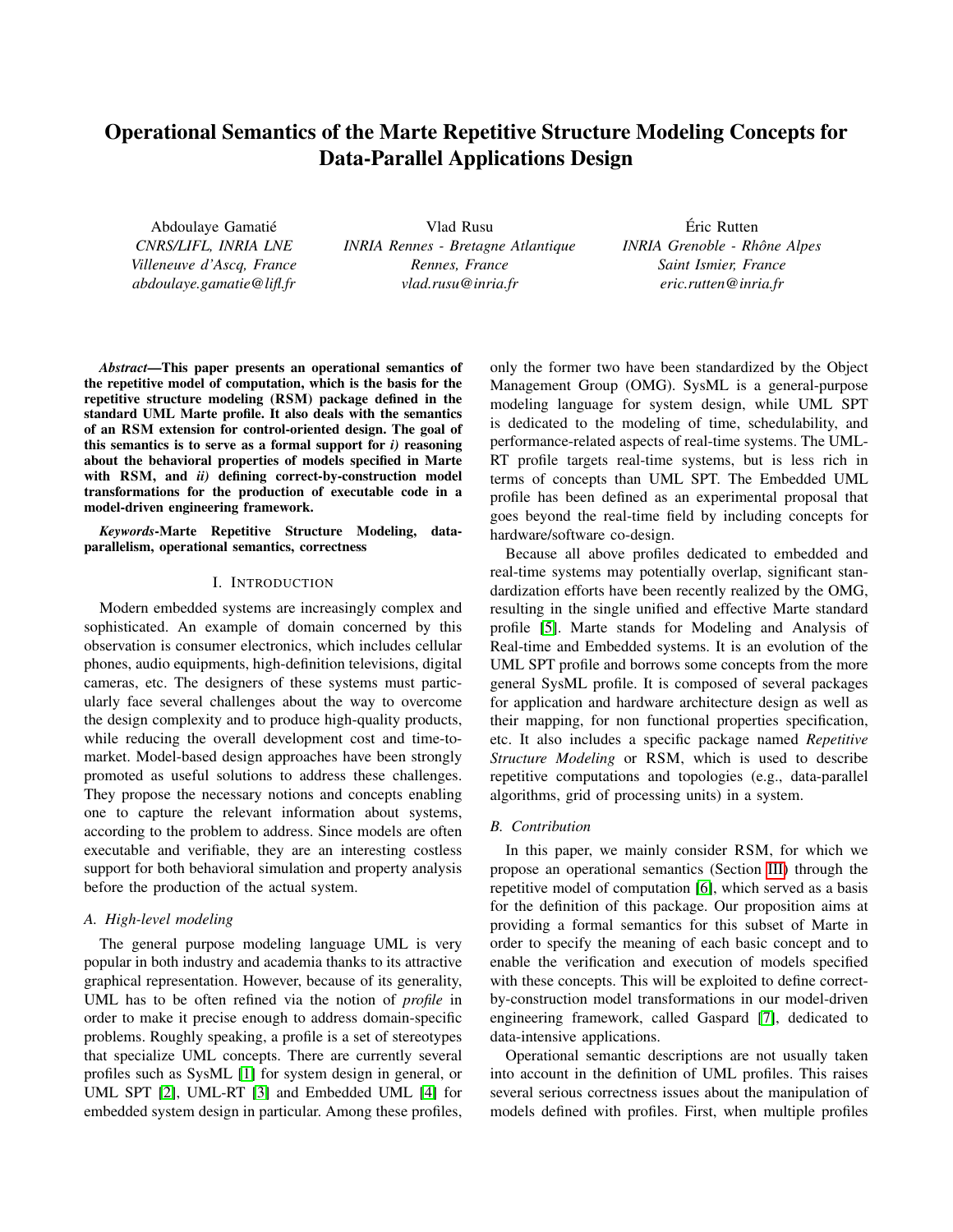are combined to model a system, the operational semantics of each profile is clearly needed in order to exactly characterize how the resulting "heterogeneous" model works. Second, when transforming a system model, one also needs to know its precise semantics so as to be able to unambiguously check the preservation of its behavioral property in the transformation results, e.g. in executable programs. This is highly required to define correct-by-construction transformations. Surprisingly, there are only a few works that deal with the definition of operational semantics for UML-related models. A major initiative from OMG aims at studying an operational semantics of a foundational subset for executable UML models (FUML) [8]. In connection to this initiative, authors in [9] also propose to encapsulate operational semantics into UML stereotype definitions.

Outline. In the rest of the paper, Section II gives an informal overview of the concepts defined in the repetitive structure modeling package. Then, Section III defines a formal operational semantics for these concepts in order to be able to reason about the behavioral properties of models defined with RSM. In addition, the semantics of a controlbased extension of the RSM is given in Section IV. Finally, Section V provides the concluding remarks.

#### II. REPETITIVE STRUCTURE MODELING

The RSM package of Marte allows to describe regular parallelism in a system: functional algorithms, hardware architectures topologies, allocation of functionality on execution platforms. A major RSM concepts is that they enable a factorized and compact representation of potentially large regular structures. This is very helpful for the design scalability, typically when considering massively parallel systems. An overview of the RSM package is shown in Figure 1. All its basic stereotypes inherit from the LinkTopology stereotype, which generalizes the nature of the different kinds of links in a regular structure. These links are Tiler, InterRepetition, DefaultLink and Reshape. We describe the Tiler link and also briefly present the rest of the package.

#### *A. Tiler*

A Tiler connector expresses how a multidimensional structure of elements, e.g. an array, is tiled by subsets of elements. We refer to such subsets as *patterns*. In Figure 2, a repetitive task  $R$  in which a task  $T$  describing some algorithm is repeated in a regular manner. Each instance of T takes as input a pattern  $p_i$  extracted from a multidimensional array of data i, and produces a pattern  $p<sub>o</sub>$  stored in another multidimensional array of data  $o$ . The vector  $s_r$  denotes the (typically, multi-dimensional) *repetition space*, that is, the number of instances of the task T executed in R.

The tiler connectors  $t_i$  and  $t_o$  contain the useful information that enable to extract and store the patterns respectively from i and in o: F is a *fitting* matrix describing how array elements fill patterns; o is an *origin* of the *reference pattern*;



Figure 1. The RSM package of Marte.



Figure 2. Model of task repetition with tilers.

and P is a *paving* matrix specifying how patterns tile an array. We briefly recall below the basic principles for pattern fitting and array paving (for further details, see also [6]).

Given a pattern within an array, let its *reference element* denote the origin point from which all its other elements are extracted. The *fitting* matrix is used to determine these elements. Their coordinates, represented by  $e_i$ , are built as the sum of the coordinates of the reference element and a linear combination of the fitting vectors, the whole modulo the size of the array (since arrays are toroidal) as follows:

$$
\forall \mathbf{i}, \mathbf{0} \le \mathbf{i} < \mathbf{s}_{\text{pattern}}, \mathbf{e}_{\mathbf{i}} = (\text{ref} + F \times \mathbf{i}) \text{ mod } \mathbf{s}_{\text{array}} \tag{1}
$$

where  $s_{\text{pattern}}$  is the shape of the pattern,  $s_{\text{array}}$  is the shape of the array and  $F$  is the fitting matrix. Figure 3 illustrates the fitting result for a  $(2, 3)$ -pattern with the tiling information indicated on the same figure. The fitting index-vector i, indicated in each point-wise element of the pattern, varies between  $\binom{0}{0}$  and  $\binom{1}{2}$ . The reference element is characterized by index-vector  $\begin{pmatrix} 0 \\ 0 \end{pmatrix}$ .

Now, for each task repetition instance, one needs to specify the reference elements of the input and output tiles. The reference element of the first repetition are given by the *origin* vector, o, of each tiler. The reference elements of the other repetition instances are built relatively to this one. Their coordinates are built as a linear combination of the vectors of the *paving* matrix as follows:

$$
\forall \mathbf{k}, \mathbf{0} \le \mathbf{k} < \mathbf{s}_{\text{repetition}}, \text{ref}_{\mathbf{k}} = (\mathbf{o} + P \times \mathbf{k}) \bmod \mathbf{s}_{\text{array}} \tag{2}
$$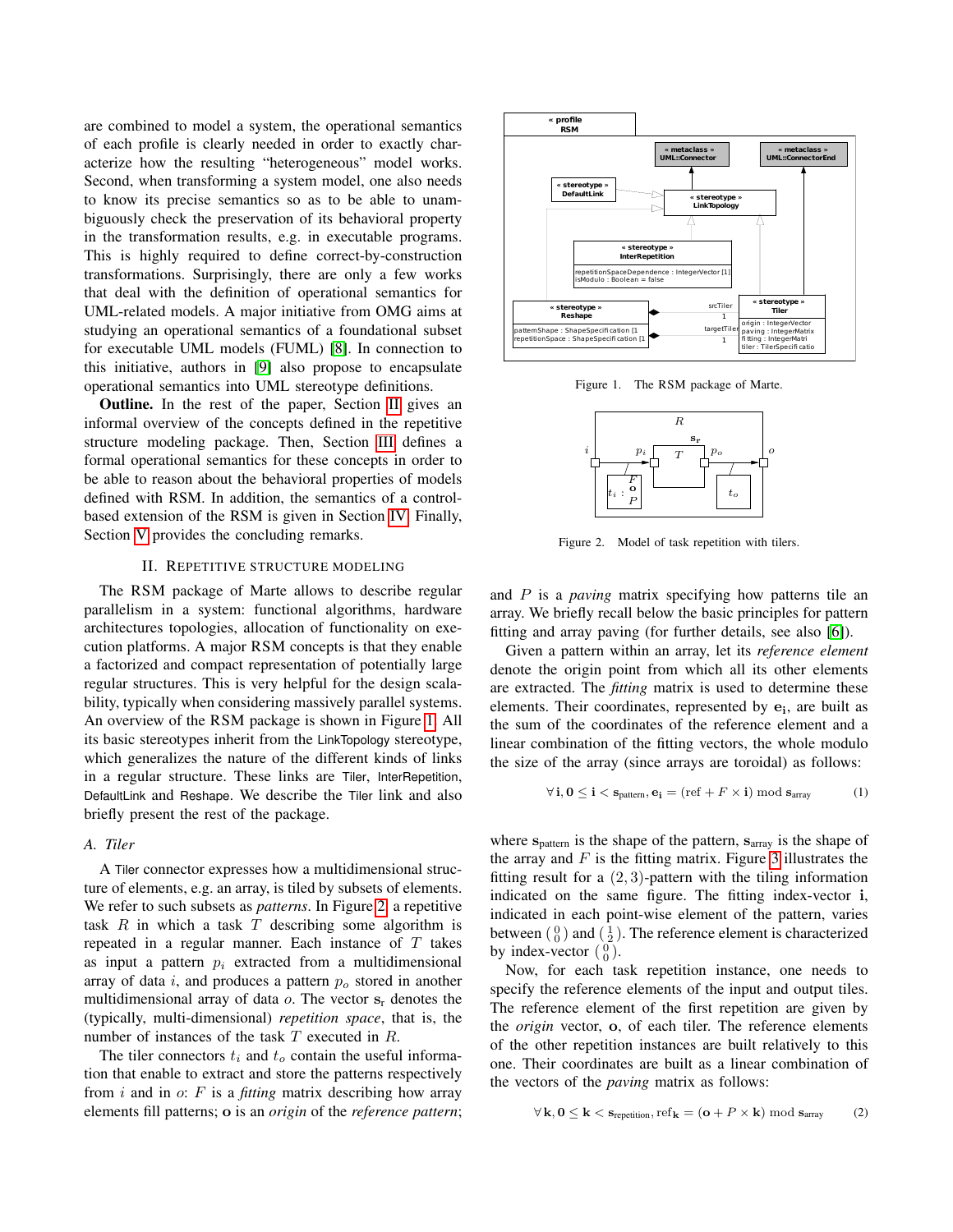where  $s_{\text{repetition}}$  is the shape of the repetition space,  $P$  the paving matrix and sarray the shape of the array. The paving illustrated by Figure 3 shows how a  $(2, 3)$ -patterns tile a  $(6, 6)$ -array. Here, the paving index-vector **k** varies between  $\binom{0}{0}$  and  $\binom{2}{1}$ .



Figure 3. Paving and fitting scenarios.

The above formulas (1) and (2) that respectively define the fitting and paving operations can be combined into one general formula expressing the contents of the patterns  $\pi_{\mathbf{k}}$ :

$$
\forall \mathbf{k}, \mathbf{0} \le \mathbf{k} < \mathbf{s}_{\text{repetition}},
$$
\n
$$
\pi_{\mathbf{k}} = \{ (\mathbf{o} + (P \ F) \times (\begin{array}{c} \mathbf{k} \\ \mathbf{i} \end{array})) \bmod \mathbf{s}_{\text{array}} | \mathbf{0} \le \mathbf{i} < \mathbf{s}_{\text{pattern}} \}
$$
\n(3)

We denote by  $\alpha = \biguplus_t {\{\pi_{\mathbf{k}} \mid \mathbf{0} \leq \mathbf{k} < \mathbf{s}_{\text{repetition}}\}}$  the tiling operation of the array  $\alpha$  according to tiler t and repetition space s<sub>repetition</sub>, by which the array  $\alpha$  is partitioned into a set of patterns according to the general formula (3).

#### *B. Inter-repetition dependency and default link*

An InterRepetition link specifies dependencies between the repetitions of a given repeated structural element. This link connects a pattern of a repeated structural element with another pattern of the same repeated structural element.

An example of situation where task instances may depend on other task instances is the computation of the sum of array elements by considering the partial sum previously calculated at each step, until all elements are taken into account. Such an algorithm therefore induces an execution order between task instances. Figure 4 illustrates a repetitive task with an inter-repetition dependency connecting the output ports  $p<sub>o</sub>$  of executing instances to the input ports p of other instances to execute later. The correspondence between these instances in specified via a repetitionSpaceDependence (see Figure 1) attribute, represented by the dependency vector d in Figure 4. Finally, a DefaultLink connector specifies the initial value, denoted in Figure 4 by  $def$ , of the input port  $p$  involved in the inter-repetition dependency.



Figure 4. Inter-repetition dependency.

#### *C. Reshape*

A Reshape connection, illustrated in Figure 5, expresses link topologies in which elements with shape  $s_p$ , from a multidimensional array  $o_1$ , are redistributed in another multidimensional array  $i_2$  according to a repetition space characterized by  $s_r$ . Actually, a Reshape can be expressed as combination of two Tilers and one repetitive task (cf. Definition 8 of the operational semantics of Reshape).



Figure 5. Reshape connection.

The above concepts of the Marte RSM package originate from the repetitive model of computation (MoC) for which we propose an operational semantics in the next section.

#### III. AN OPERATIONAL SEMANTICS FOR RSM

The repetitive MoC relies on the Array-OL domainspecific language [10], which is dedicated to the specification of intensive multidimensional signal processing applications. It extends this language with further constructs that make it expressive enough to design high-performance embedded systems [7]. Among the basic characteristics of Array-OL are the following: *true data dependency expressions, determinism, absence of dependency cycles* and *single assignment* in specifications. In this section, we first give a syntactic overview of the repetitive MoC. Then, we define an associated formal semantics in terms of sequences of computational steps.

#### *A. An overview of the concepts*

The main data type manipulated in RSM is *multidimensional array*. Different kinds of tasks are distinguished: *elementary, composed, hierarchical, repetitive* and *reshape* tasks. The grammar presented in Figure 6 describes the basic specification concepts of RSM. By convention, the notation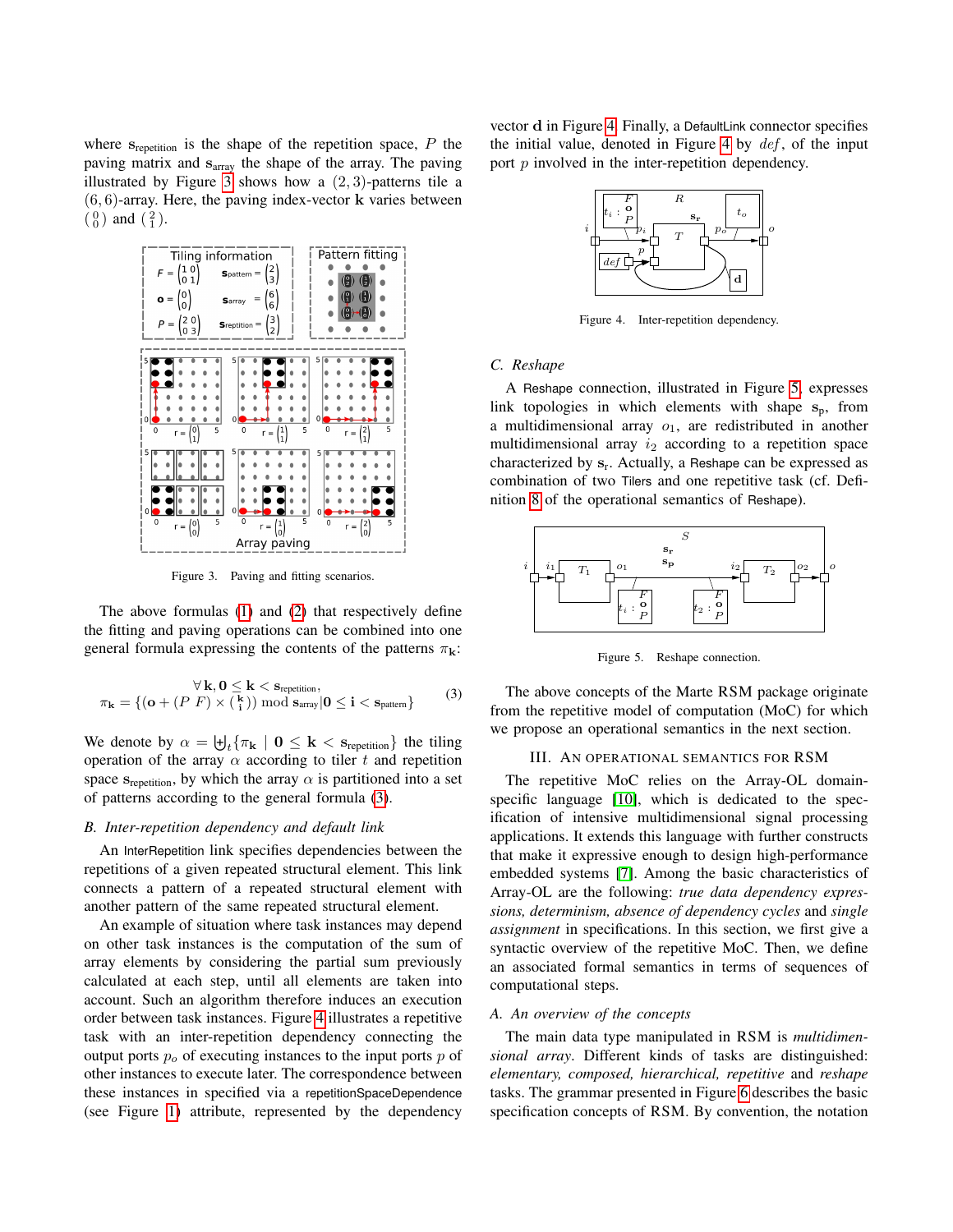$x: X$  in the grammar means that X is the type of x, and  ${X}$  denotes a set of elements typed X.

|              | $Task ::=$ Interface; Body                                         | (4)  |
|--------------|--------------------------------------------------------------------|------|
|              | $Interface ::= i, o: {Port}$                                       | (5)  |
|              | $Port ::= id; type; shape$                                         | (6)  |
|              | $Body \ ::= \ Body^e   Body^c   Body^c   Body^h   Body^r   Body^s$ | (7)  |
|              | $Body^e$ ::= some function $\phi$                                  | (8)  |
|              | $Body^c$ ::= $Task_1; Task_2; \{Cnx\}$                             | (9)  |
|              | $\mathit{Cnx} \quad ::= \quad i, o : \mathit{Port}$                | (10) |
|              | $Body^h$ ::= $Task; \{Cnx\}$                                       | (11) |
|              | $Body^r$ ::= $t_i, t_o: \{Tiler\}; s; \; Task; \{Ird\}$            | (12) |
| $Tiler \t:=$ | $Cnx$ ; $(F; \mathbf{o}; P)$                                       | (13) |
|              | $Ird \t ::= Cnx; d$                                                | (14) |
| $Body^s$ ::= | $Task_1$ ; $Task_2$ ; $Reshape$                                    | (15) |
|              | $Reshape$ ::= $t_1, t_2 : Tiler; \mathbf{s}; \mathbf{p}$           | (16) |
|              |                                                                    |      |
|              |                                                                    |      |

Figure 6. A grammar of RSM concepts.

All tasks share common features, as stated by Rule (4):

- an *interface* defined in Rule (5), which specifies input and output *ports*, respectively represented by i and o. Ports are characterized in Rule (6) by their *identifier*, by the *type* of the array elements they transmit, and by the *shape* (i.e. dimension) of those arrays.
- a *body*, defined in Rule (7), describing the function defined by the task.

In order to explain the remaining rules, we introduce some preliminary definitions used to define the operational semantics of RSM. Here, the main data structure is that of multidimensional arrays over basic types (integers, Booleans, . . . ). Let  $V$  denote the set of such arrays.

*Definition 1 (Environment):* For a set of ports P, an environment for P is a function  $\varepsilon$  :  $P \to V$ .

The set of environments associated with P is noted  $\varepsilon_P$ . The fact that a port (or a set of ports)  $p$  takes a value  $v$  in the environment  $\varepsilon$  is denoted by  $\varepsilon(p) = v$ .

*Definition 2 (Environment composition):* Let  $\varepsilon_1 \in \varepsilon_{P_1}$ and  $\varepsilon_2 \in \varepsilon_{P_2}$  denote two environments. They are composable iff  $\forall p \in P_1 \cap P_2$ ,  $\varepsilon_1(p) = \varepsilon_2(p)$ . Their composition, noted ⊕, is:

$$
\oplus: \varepsilon_{P_1} \times \varepsilon_{P_2} \rightarrow \varepsilon_{P_1 \cup P_2} \n(\varepsilon_1, \varepsilon_2) \rightarrow \varepsilon_1 \cup \varepsilon_2
$$

For syntactical convenience, we use a "dot" notation to designate parts of a concept according to the grammar of Figure 6, e.g., if  $T$  is a task, then  $T.$  Interface denotes the set of input and output ports of T.

A task  $T_2$  is a *sub-task* of a task  $T_1$  if either  $T_1 = T_2$ , or  $T_2$  is a sub-task of a task occurring in the body of  $T_1$ (cf. Rules  $(9) - (15)$  in our grammar). We say that two tasks  $T_1, T_2$  are *disjoint* if the set of sub-tasks of  $T_1$  is disjoint from the set of sub-tasks of  $T_2$ , or, equivalently, if the sets of the respective *elementary sub-tasks* of  $T_1, T_2$  are disjoint.

As a general assumption, we require that for all disjoint tasks  $T_1$  and  $T_2$ , or s.t.  $T_2$  is a *strict* sub-task of  $T_1$ , the interfaces  $T_1$ . Interface and  $T_2$ . Interface are disjoint, hence, all environments  $\varepsilon_1 \in \varepsilon_{T_1.Interface}$  and  $\varepsilon_2 \in \varepsilon_{T_2.Interface}$ are compatible. Other such "semantical" constraints, not expressed in the grammar shown in Figure 6, are associated to some of the semantical rules defined below.

Our semantics consists of rules of the form

$$
\frac{C}{\varepsilon \xrightarrow{T} \varepsilon'}
$$

where  $T \in \mathcal{T}, \varepsilon, \varepsilon' \in \varepsilon_{T.Interface}$ , and C is a condition on  $T$ ,  $\varepsilon$  and  $\varepsilon'$ . The environment  $\varepsilon$  gives the *current* values to the ports of the task T, and, the environment  $\varepsilon'$  gives the *next* values for these ports, i.e., after the task T is executed. The condition C must be satisfied in order to perform the transition between  $\varepsilon$  and  $\varepsilon'$  according to T. We sometimes denote by  $T$  the semantics of a task T as follows: let T.*Interface* =  $(i, o)$ ; then, for all environments  $\varepsilon, \varepsilon' : \varepsilon \longrightarrow \varepsilon'$  iff  $(\varepsilon'(o) = \|T\|(\varepsilon(i))).$ 



Figure 7. Elementary task.

#### *B. Elementary task*

An elementary task  $E$  - Rule (8) - consists of a body E.Body performing some function  $\phi$  and an interface  $E.$ *Interface* =  $(i, o)$ .

*Definition 3 (Elementary task):* Let E be an elementary task. Its operational semantics is given by the rule:

$$
\frac{\varepsilon'(o) = \phi(\varepsilon(i))}{\varepsilon \stackrel{E}{\to} \varepsilon'}
$$

where  $(i, o) = E$ . *Interface*.

#### *C. Composed task (task parallelism)*

A composed task  $K$  - Rule (9) - has a body that consists in two tasks  $T_1, T_2$ , and a set of connections C, where each connection is a pair of ports, as specified by Rule (10).

We assume that the *interface* of the composed task K is equal to  $T_1$ .*Interface* ∪  $T_2$ .*Interface*. This ensures that the graph induced by the connections  $C$  is acyclic. A simple inductive argument shows that by iterating the composition operator, the resulting graph of connection remains acyclic. This is consistent with the *absence of dependency cycles*, which is required from Marte RSM specifications.

*Definition 4 (Composed task):* The semantics of a composed task K, whose body is  $T_1$ ;  $T_2$ ; C, is as follows: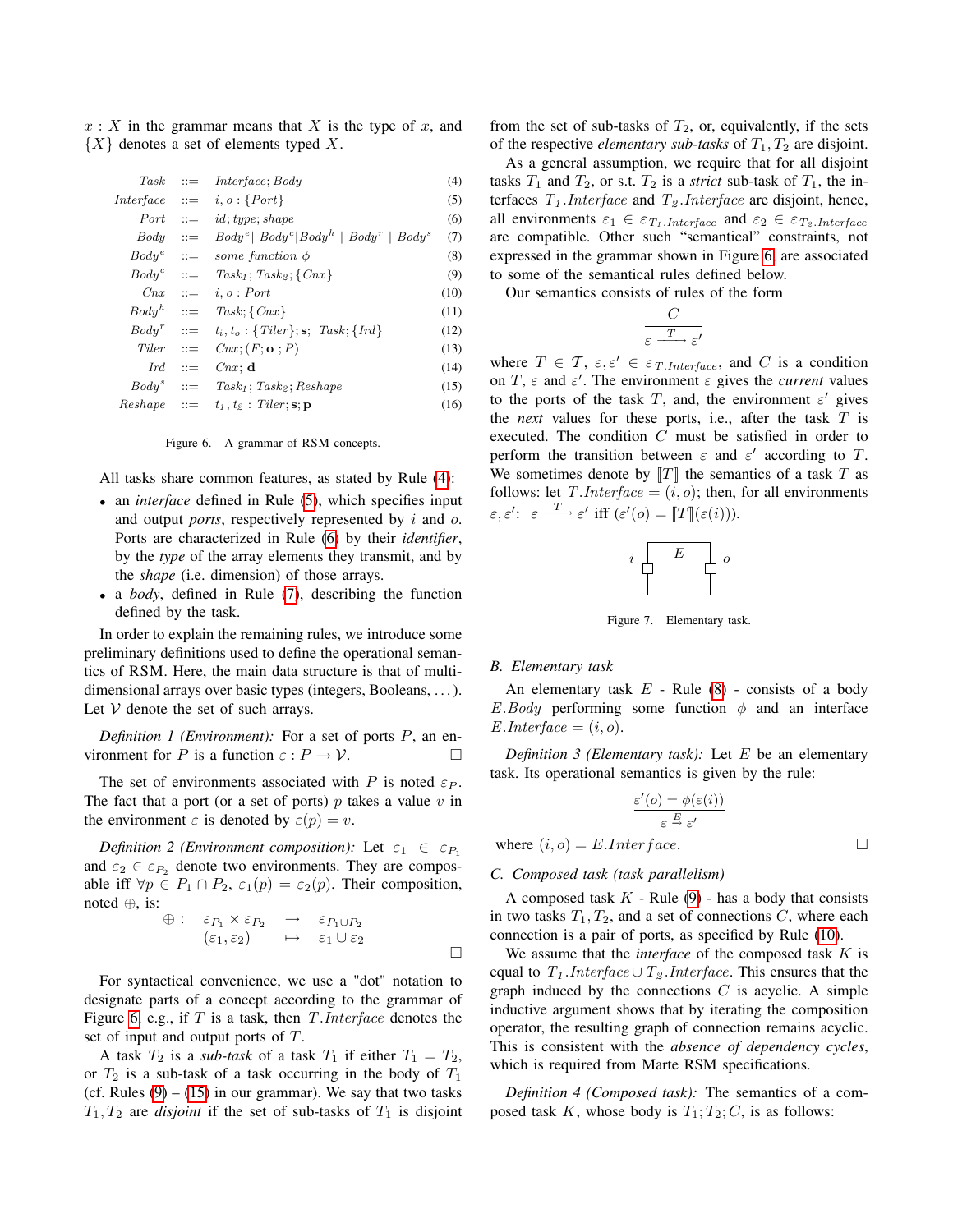$$
\varepsilon_1 \xrightarrow{T_1} \varepsilon_1', \quad \varepsilon_2 \xrightarrow{T_2} \varepsilon_2' \quad \forall (p_1, p_2) \in C, \varepsilon_1'(p_1) = \varepsilon_2(p_2)
$$

$$
\varepsilon_1 \oplus \varepsilon_2 \xrightarrow{K} \varepsilon_1' \oplus \varepsilon_2'
$$

A natural question that arises is whether the composition is associative, in the following sense. Let  $T_1, T_2, T_3$  be three tasks. Their composition can be obtained by first composing  $T_1$  and  $T_2$  and then composing the result with  $T_3$ , or by first composing  $T_2$  and  $T_3$  and then composing  $T_1$  with the result. Are the tasks semantically the same?



Figure 8. Associativity of composition.

More precisely, let  $C_{1,2} \subseteq T_1$ . *Interface*  $\times T_2$ . *Interface* be a connection between  $T_1$  and  $T_2$ , let  $T_{1,2}$  be the composition of  $T_1$  and  $T_2$  with respect to the connection  $C_{1,2}$ , and let  $C_{(1,2),3} \subseteq T_{1,2}.$ *Interface* ×  $T_3.$ *Interface* be a connection between  $T_{1,2}$  and  $T_3$ . We can build the task  $T_{(1,2),3}$  as the composition of  $T_{1,2}$  and  $T_3$  with respect to the connection  $C_{(1,2),3}$  – cf. top of Figure 8. We can also first compose the tasks  $T_2$  and  $T_3$  with respect to a connection  $C_{2,3} \subseteq T_2$ .*Interface* ×  $T_3$ .*Interface*, which produces a task  $T_{2,3}$ , and then compose the task  $T_1$  with  $T_{2,3}$  with respect to a connection  $C_{1,(2,3)} \subseteq T_1$ . Interface  $\times T_{2,3}$ . Interface, resulting in a task  $T_{1,(2,3)}$  – cf. bottom of Figure 8.

We have proved that the tasks  $T_{(1,2),3}$  and  $T_{1,(2,3)}$  are semantically equivalent, that is, their semantics, obtained by repeatedly applying Definition 4, is the same. This result holds provided  $C_{1,2} \cup C_{(1,2),3} = C_{2,3} \cup C_{1,(2,3)}$ . This condition says that the "links" between the components  $T_1$ ,  $T_3$  and  $T_3$  are the "same" in both versions of the composition.

#### *D. Hierarchical task*

A hierarchical task  $H$  - Rule (11) - has a body that consists of a task  $T$  and a set of connections  $C$ . We assume that  $C$ connects interfaces of H and T, i.e., for all  $(p_1, p_2) \in C$ ,  $(p_1, p_2) \in (H. Interface \times T. Interface) \cup (T. Interface \times T.$  $H. Interface$ ). We also assume that  $H$  "hides"  $T$  from the outside, i.e.,  $\forall p \in T.$ *Interface*,  $\exists (p_1, p_2) \in C$  such that  $p = p_1$  or  $p = p_2$ .

*Definition 5 (Hierachical task):* The semantics of a hierarchical task  $H$ , whose body is  $T$ ;  $C$ , is given by the rule:

$$
\frac{\widetilde{\varepsilon} \xrightarrow{T} \widetilde{\varepsilon}', \quad \forall (p_1, p_2) \in C, \varepsilon(p_1) = \widetilde{\varepsilon}(p_2) \wedge \widetilde{\varepsilon}'(p_1) = \varepsilon'(p_2)}{\varepsilon \xrightarrow{H} \varepsilon'}
$$

Figure 9 illustrates a hierarchical task  $H$  including a task T. The above semantical rule just says that the ports of H "linked" by a connection with a port of  $T$  have the same value at the same time, and that all the "actual" computation  $\tilde{\varepsilon} \xrightarrow{T} \tilde{\varepsilon}'$  is performed by T.



Figure 9. Hierarchical task.

#### *E. Repetitive tasks (data parallelism)*

A repetitive task  $R$  - Rule (12) - expresses dataparallelism. In Figure 2,  $T$  denotes the basic functionality to be replicated on different subsets of data obtained from the input arrays of task R. The resulting *instances* of T are assumed to be independent and schedulable following any order, even in parallel. In Rule  $(12)$ , T is denoted by  $Task$  in the task body. The attribute s is the possibly multi-dimensional *repetition space*. Each dimension of the repetition space can be seen as a parallel loop and its shape gives the bounds of the loop.

Each task instance consumes and produces *patterns* constructed via *tilers* - Rule (13), which are associated with each pair of ports, called connections *Cnx* in Rule (10).

*Definition 6 (Repetitive task):* Let R be a repetitive task, with  $R.$  Interface  $= (\{i_1, \ldots i_n\}, \{o_1, \ldots, o_m\}),$  $R.Body. Tiler = (\{ti_1, \ldots, ti_n\}, \{to_1, \ldots, to_m\}), \phi =$  $[R.Body.Task]$ , and  $R.Body.Task.$  Interface  $=(i, o)$ : The semantics of the task  $R$  is defined as follows:

$$
\forall \mathbf{k} \in \mathbf{0}.\mathbf{s}, \ \varepsilon'_{\mathbf{k}}(o) = \phi(\varepsilon_{\mathbf{k}}(i)),
$$
\n
$$
\Lambda_{j=1}^{n} \varepsilon(i_j) = \biguplus_{t_{ij}} \{\varepsilon_{\mathbf{k}}(i'_j)|\mathbf{0} \leq \mathbf{k} < \mathbf{s}, (i_j, i'_j) = ti_j.Cnx\},
$$
\n
$$
\Lambda_{l=1}^{m} \varepsilon'(o_l) = \biguplus_{t_{o_l}} \{\varepsilon'_{\mathbf{k}}(o'_l)|\mathbf{0} \leq \mathbf{k} < \mathbf{s}, (o_l, o'_l) = to_l.Cnx\}
$$
\n
$$
\varepsilon \xrightarrow{R} \varepsilon'
$$

where  $\mathbf{s} = R.Body.\mathbf{s}$ .

The above definition requires some explanations. The condition of the transition specified in Definition 6 has three parts. The first part requires that all the repetitions (indexed by the index-vector  $k$ ) of the tasks in the repetitive task's body complete their execution, with the effect that their output ports o are valuated according to some next-state environments  $\varepsilon'_{\mathbf{k}}$ ; these values depend on the values of the input ports i according to some current environment  $\varepsilon_{\mathbf{k}}$ .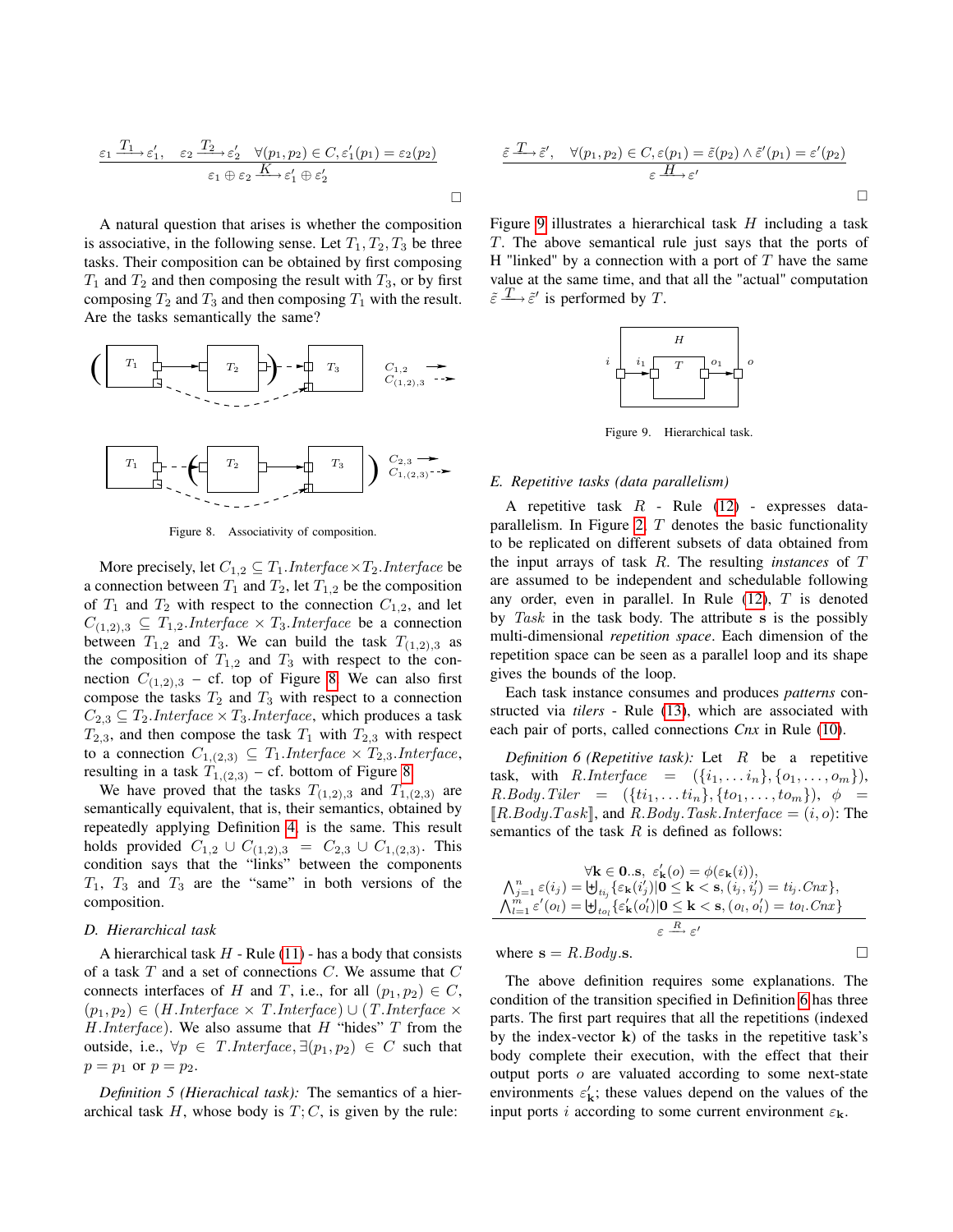The second part of the transition condition in Definition 6 describes how the current environment  $\varepsilon$  for the repetitive task R is related to the current environments  $\varepsilon_{\bf k}$  of the repetitions. Essentially, the condition says that for each input port  $i_j$ , for  $j = 1, \ldots n$ ,  $\varepsilon(i_j)$  is "tiled" by the corresponding input tiler  $t i_j$ , into the set of tiles:  $\{\varepsilon_k(i'_j)|0 \leq k \leq$  $R.Body.s$ , where  $i'_j$  is the port connected to  $i_j$  by the input tiler  $t_{ij}$ . The third part of the condition is similar to the second part - it describes how the next environment  $\varepsilon'$  for the repetitive task R is related to the next environments  $\varepsilon'_{\mathbf{k}}$ according to the output tilers  $to_l$   $(l = 1, ..., m)$ .

Note that the condition of the transition in Definition 6 may not be satisfiable. This happens when more than one tiler attempts to assign the same array element. When this is the case, the transition simply does not "fire", i.e., there is a deadlock in the operational semantics. Conversely, the absence of deadlocks guarantees the required "singleassignment" property for RSM specifications.

Repetitive tasks with an *inter-repetition dependency* are characterized by Rule  $(14)$ . *Cnx* represents the pair of ports connected by the dependency link: one is an input to the repeated task  $T$  e.g.,  $i'$ , and the other is one of its outputs e.g.,  $p'$ . The vector d specifies the coordinates of the interrepetition dependency link on the repetition space. Initially,  $i'$  holds a default value, given by  $def$ . There can be several inter-repetition dependencies within a task, since an instance may require values from more than one instances to compute its outputs. This is why Rule (12) allows for a set of dependency link vectors  $\{Ird\}$ .

#### *Definition 7 (Inter-repetition dependency):* Let

 $R$  be a repetitive task, with  $R.$  Interface  $=$  $({i_1, \ldots i_n}, {o_1, \ldots, o_m})$ , R.Body.Task.Interface =  $(i, o), R. Body. Tiler = ({\{t_i_1, \ldots, t_i_n\}, \{to_1, \ldots, to_m\}}),$  $\phi = [\![R.Body.Task]\!], \; R.Body. Ird = \{\langle i_{j_l}, o_{j_l}, \mathbf{d}_{j_l}\rangle | l =$  $1, p$ . The semantics of R is defined as follows:

$$
\forall \mathbf{k} \in \mathbf{0}.\mathbf{s}, \varepsilon'_{\mathbf{k}}(o) = \phi(\varepsilon_{\mathbf{k}}(i)) \land \bigwedge_{l=1}^{p} \varepsilon'_{\mathbf{k}}(i_{j_{l}}) = \varepsilon_{\mathbf{k}+\mathbf{d}_{j_{l}}}(o_{j_{l}}),
$$
  
\n
$$
\bigwedge_{j=1}^{n} \varepsilon(i_{j}) = \biguplus_{t_{j_{j}}} \{\varepsilon_{\mathbf{k}}(i'_{j}) | \mathbf{0} \leq \mathbf{k} < \mathbf{s}, (i_{j}, i'_{j}) = ti_{j}.Cnx\},
$$
  
\n
$$
\bigwedge_{l=1}^{m} \varepsilon'(o_{l}) = \biguplus_{t o_{l}} \{\varepsilon'_{\mathbf{k}}(o'_{l}) | \mathbf{0} \leq \mathbf{k} < \mathbf{s}, (o_{l}, o'_{l}) = to_{l}.Cnx\}
$$
  
\n
$$
\varepsilon \xrightarrow{R} \varepsilon'
$$
  
\nwhere  $\mathbf{s} = R.Body.\mathbf{s}$ .

The transition rule specified in Definition 7 is quite similar to the one given in Definition 6. The difference is in the first part of the condition: now, certain inputs:  $i_{j_l}$  of the repeated task instances, take their next values from the current values of the outputs  $o_{j_l}$ , of other task instances, which are the "neighbors" of a current task instance k at "distances" specified by the vectors  $\mathbf{d}_{j_l}$  - where, for  $l = 1, \ldots, p, \langle i_{j_l}, o_{j_l}, \mathbf{d}_{j_l} \rangle$  are the members of the inter-

The rule given in Definition 7 may also fail to apply when its condition is unsatisfiable. In addition to multiple assignment problems, "inherited" from repetitive tasks (Definition

repetition dependency set R.Body.Ird.

6), another reason for deadlocks is in Definition 7 that of *dependency cycles*. Conversely, the absence of deadlocks guarantees the absence of dependency cycles, also required from RSM specifications.

#### *F. Reshape*

A reshape task  $S - \text{Rule} (15) - \text{has a body that consists of}$ two tasks  $T_1, T_2$  and a reshape connection  $Rsp$ . We assume that  $T_1$  and  $T_2$  have one input port and one output port each, i.e.,  $T_1.Interface = (\{i_1\}, \{o_1\})$  and  $T_1.Interface =$  $({i_2}, {o_2})$ , where  $i_1, o_1, i_2, o_2$  are distinct ports (see also Figure 5). For the reshape connection,  $Rsp \equiv \langle t_1, t_2, s, p \rangle$ , – Rule (16), where  $t_1$  and  $t_2$  are tilers, s is a (typically, multi-dimensional) repetition space, and p is the shape of patterns circulating between the two tilers.

*Definition 8 (Reshape task):* A reshape task  $S = T_1, T_2, Rsp$  is the composition between the tasks  $T_1$ , a new repetitive task  $Rid$ , defined below, and the task  $T_2$ . The task Rid consists of:

- Rid.Interface =  $({t_1.Cnx.o}, {t_2.Cnx.i}),$
- $Rid. Body^r = t_1, t_2; Rsp.s; I; \{\}, where I is$ an elementary task (see Definition 3) with interface I.Interface  $= (\{i_l\}, \{o_l\})$ , s.t.  $i_l.shape =$  $o_I.shape = Rsp.p$ , and  $i_I.type = o_I.type = o$  $t_1.Cnx.o.type = t_2.Cnx.i.type.$  The body of I is the identity function on  $\varepsilon_{I.Interface}$ .

The composition of the tasks  $T_1$ ,  $Rid$ , and  $T_2$  is performed with respect to the connections  $(o_2, t_1, Cnx.o)$  between  $T_1$ and Rid and  $(t_2.Cnx.o, i_2)$  between Rid and  $T_2$ .

Since a reshape task is defined in terms of existing constructions (compositions, repetitive tasks, *etc.*) its semantics can derived from the semantics of its components.

#### IV. EXTENDING RSM FOR CONTROL-BASED DESIGN

In the repetitive MoC the same computation is repeated forever. For some applications such as systematic signal processing this model is expressive enough. However, for other applications, this MoC is too limited; one wishes at least for the possibility to switch several computations, that is, to extend the repetitive MoC with some *control* - just like Mode Automata [11] propose a control-oriented extension for dataflow languages. The combination of control-oriented and parallel computation concepts has been previously studied in languages, such as Mentat [12], PSather [13] and MasPar programming language [14]. A *control parallelism* is considered in the form of a concurrent execution of different instruction streams. Control is described by using mostly the usual system-level scheduling and synchronization mechanisms, e.g., *fork/join*, master/slave model or monitors. For control-oriented design with RSM, we have introduced in [15], [16] a construction called a *mode task*,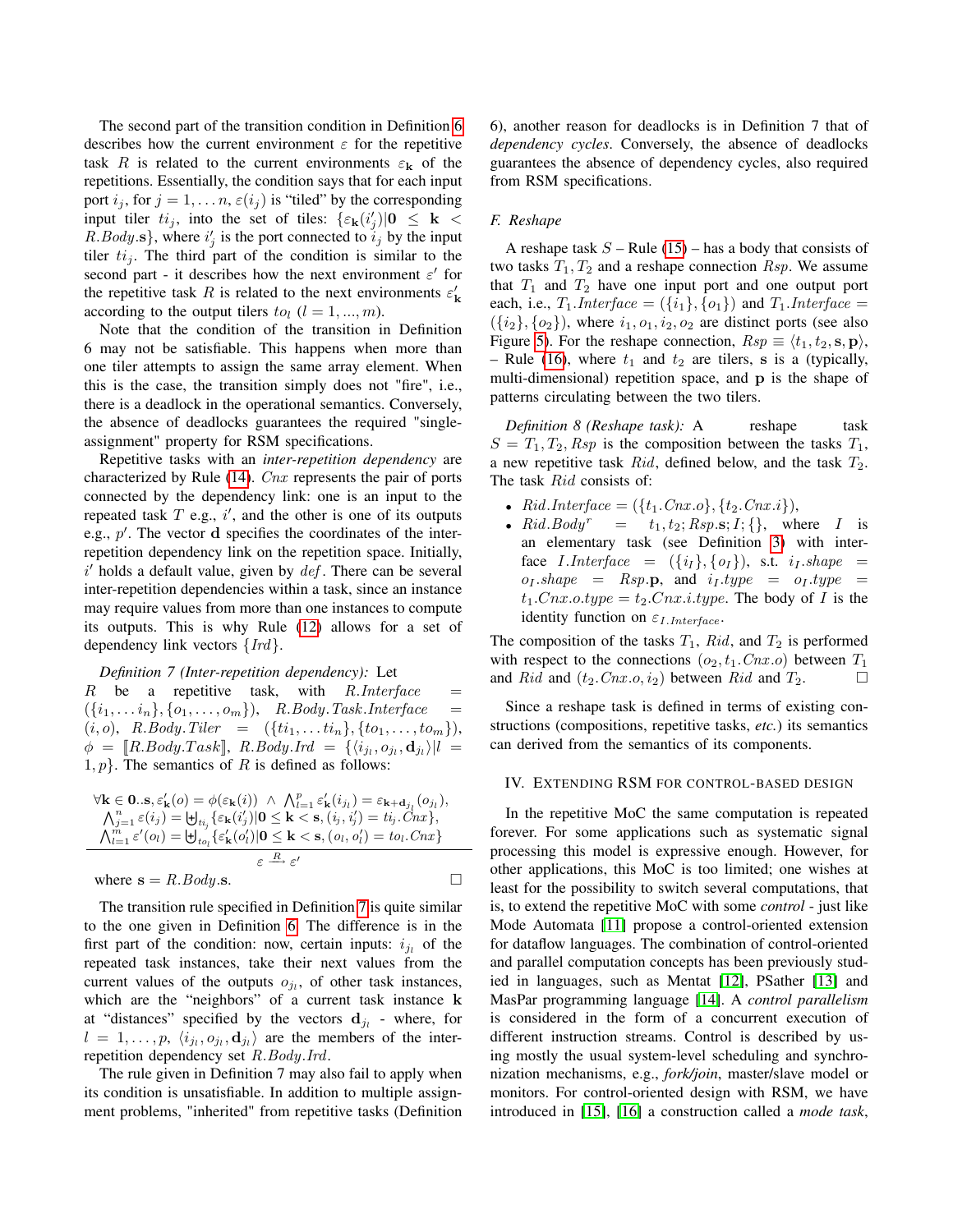presented below. Similar control-oriented concepts are introduced in other dataflow models to express dynamic changes or reconfiguration in streaming applications [17] [18].



Figure 10. A mode task.

#### *A. Mode tasks*

A mode task M expresses a choice among several possible alternative computations denoted by tasks  $T_j$ , also called *modes*. Figure 10 illustrates a mode task, in a notation inspired by windows with multiple tabs. Here, the mode task M is composed of four modes  $T_0 \dots T_3$ , each identified by a corresponding mode value:  $m_0 \dots m_3$ . The mode task M has a distinguished input port m, called the *task selector*. When the port  $m$  holds the value  $m_k$ , the computation performed by  $M$  is that performed by  $T_k$ . The modes run exclusively, meaning that whenever a mode task executes, only the task  $T_k$  associated with the selected mode  $m_k$  is computed. This is particularly useful when analyzing the behavior of the mode task since it eliminates by construction the risk for possible interaction between faulty and nonfaulty modes, hence favoring safe designs.

All the modes  $T_k$  of M have the same interface, satisfying  $T_k$ .*Interface* = *M*.*Interface*  $\{m\}$ . This also defines the *interface* of M. The *body* of M is the set  ${T_k | k \in I}$ of its modes, where  $I$  is a finite set of indices.

*Definition 9 (Mode task):* The semantics of a mode task  $M$  is described by the following rule:

$$
\underline{M.Body} = \{ T_k \mid k \in I \} \quad \varepsilon(m) = j \in I, \quad \varepsilon \xrightarrow{T_j} \varepsilon'
$$
\n
$$
\varepsilon \xrightarrow{\underline{M}} \varepsilon'
$$

where m is the Selector of M.

$$
\mathcal{L}^{\mathcal{L}}(\mathcal{L}^{\mathcal{L}})
$$

The rule says that the computation performed by  $M$  is that performed by the mode  $T_j$ :  $\varepsilon \frac{T_j}{j}$  when, in the current environment  $\epsilon$ , the value  $\epsilon(m)$  of the selector port m is j.

#### *B. Example: a color effect switch*

To illustrate the use of mode tasks in data-intensive applications, let us consider a scenario of adaptation in a multimedia phone integrating streaming applications that provide the user with video-on-demand programs, or television broadcast. Such applications are data-intensive and often perform in different modes in order to fulfill their functionality according to various criteria. Among important aspects to be taken into account for guaranteeing quality of service regarding image display, are video effects, resolution and compression level.

The macro-component *ColorEffect* depicted in Figure 11 represents a composition of two sub-components: *ColorControl* denoting a transition function and a mode task composed of two image style modes. It is expected to execute in the context of a repetitive task with inter-repetition dependency as the task  $R$  shown in Figure 4. Typically, it replaces the repeated task  $T$  in  $R$ . The inter-repetition dependency link within R therefore connects the port  $m$  to  $c_{m}$ . The resulting R task has a similar semantics as synchronous Mode Automata [11] where the repeated component consists of the hierarchical task ColorEffect, in which a mode task executes a data-intensive algorithm to define the color effect of received images, depending on selected color mode.



Figure 11. Composition of a transition function and a mode switch.

The *ColorControl* sub-component produces mode values consumed by the mode task in order to transform the pixels of an image according to the selected mode. The input data e is a Boolean-valued event that enables to chose among the two possible mode values in *ColorControl*. The input data  $c$  m denotes the previous mode value m computed by *ColorControl*. It is used to determine the next mode w.r.t. the selected mode in the mode task. In practice, the *ColorControl* component is implemented by a transition function in which each state is associated with a mode, e.g., a one-to-one mapping between states and modes.

The specified mode task has two image effect computation modes: *ColorMode* and *MonochromeMode*, associated with adequate image filters. Its input  $m$  denotes at any time the selected mode that applies to input pixels to produce output ones. The two modes induce different resource requirements in terms of energy, communication quality, computing resource and memory usage. When considering such a component in an embedded system, e.g., a mobile phone, it is important to be able to switch between these modes for optimizing the usage of system resources [19].

Now that we have defined an operational semantics of RSM, used as input model in our co-modeling framework GASPARD [7] for data-parallel system-on-chip, we can exploit it to establish the behavioral correctness of model transformations in GASPARD. In particular, we will consider the